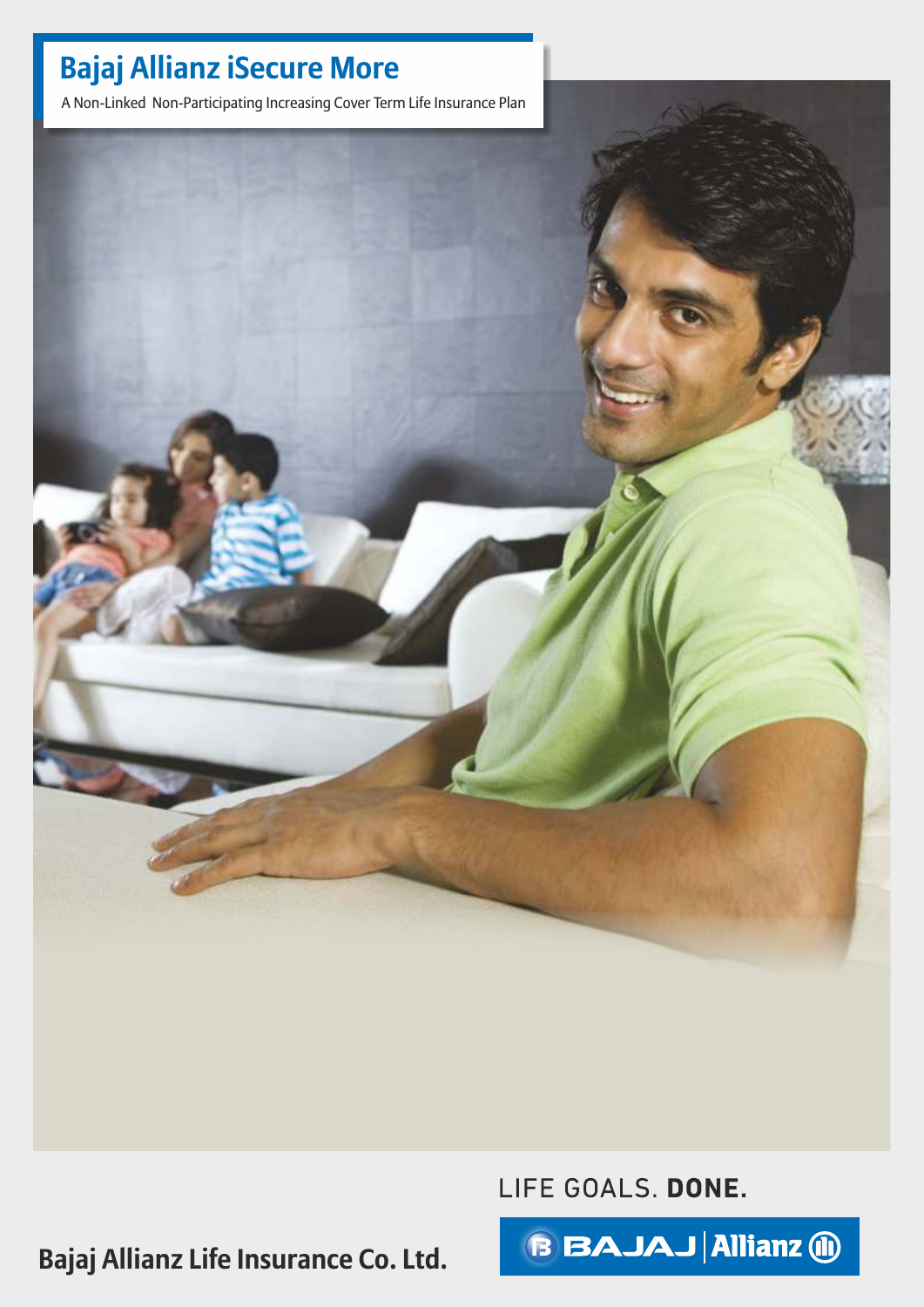LIFE GOALS. DONE.

### **BBAJAJ Allianz (ii)**

## **Bajaj Allianz iSecure More**

One's responsibilities in life increases with time; all the more, when one has financial commitments to fulfill.

As bread winners, we are aware of the increasing cost of living due to inflation or lifestyle changes. But, are our loved ones protected from financial constraints, in case of unfortunate events?

Presenting…Bajaj Allianz iSecure More; a non-linked, non-participating, individual, life, regular premium increasing cover pure risk premium an increasing cover term assurance plan that enhances your protection to meet your family's increasing financial requirements; a plan that helps secure your family more& more as the years go by.

## **Key features of Bajaj Allianz iSecure More**

- Benefit from increasing cover of 5% increase in sum assured at each policy anniversary; upto a maximum of twice the sum assured at policy inception
- Benefit from attractive high sum assured rebate
- Flexibility to
	- Select your policy term from 10 years to 25 years depending on your requirement
	- Alter your premium payment frequency
	- Include your spouse at a later date in your existing policy, if you are single at present
	- Plan for your loved ones' recurring expenses by opting for disbursement of policy proceeds in annual installments
- Option to enhance your coverage with rider benefits

## **How does Bajaj Allianz iSecure More work?**

Bajaj Allianz iSecure More offers you the option to cover yourself or to cover yourself, jointly, with your spouse.

You can customize the plan to suit your requirement by following the steps below:

**Step 1:** Choose between an individual or a joint life cover

**Step 2:** Choose your sum assured(s) (Life Cover)

**Step 3:** Choose your policy term & premium payment frequency

Your premium under the plan is based on your current age(s), sum assured(s), policy term and premium payment frequency. Your life cover under the plan will increase at each policy anniversary by 5% of the original sum assured at inception of the policy. This increase is restricted such that the life cover is not more than twice the original sum assured at the policy inception. In case of unfortunate demise, the death benefit payable will be the prevailing sum assured as on date of death.



Note- A 30 years Male opts for a sum assured of Rs. 25,00,000 for a Policy Term of 20 years and Premium payment Term of 20 years at Annual Premium Rs. 6,840 (exclusive of GST).

The table below shows the premiums for an age of 30 years Male and a sum assured of Rs. 25,00,000 under various policy terms:

| <b>Policy Term (Years)</b> |           |           |           |  |
|----------------------------|-----------|-----------|-----------|--|
| 10                         |           | 20        |           |  |
| Rs. 5,580                  | Rs. 6,000 | Rs. 6,840 | Rs. 8,080 |  |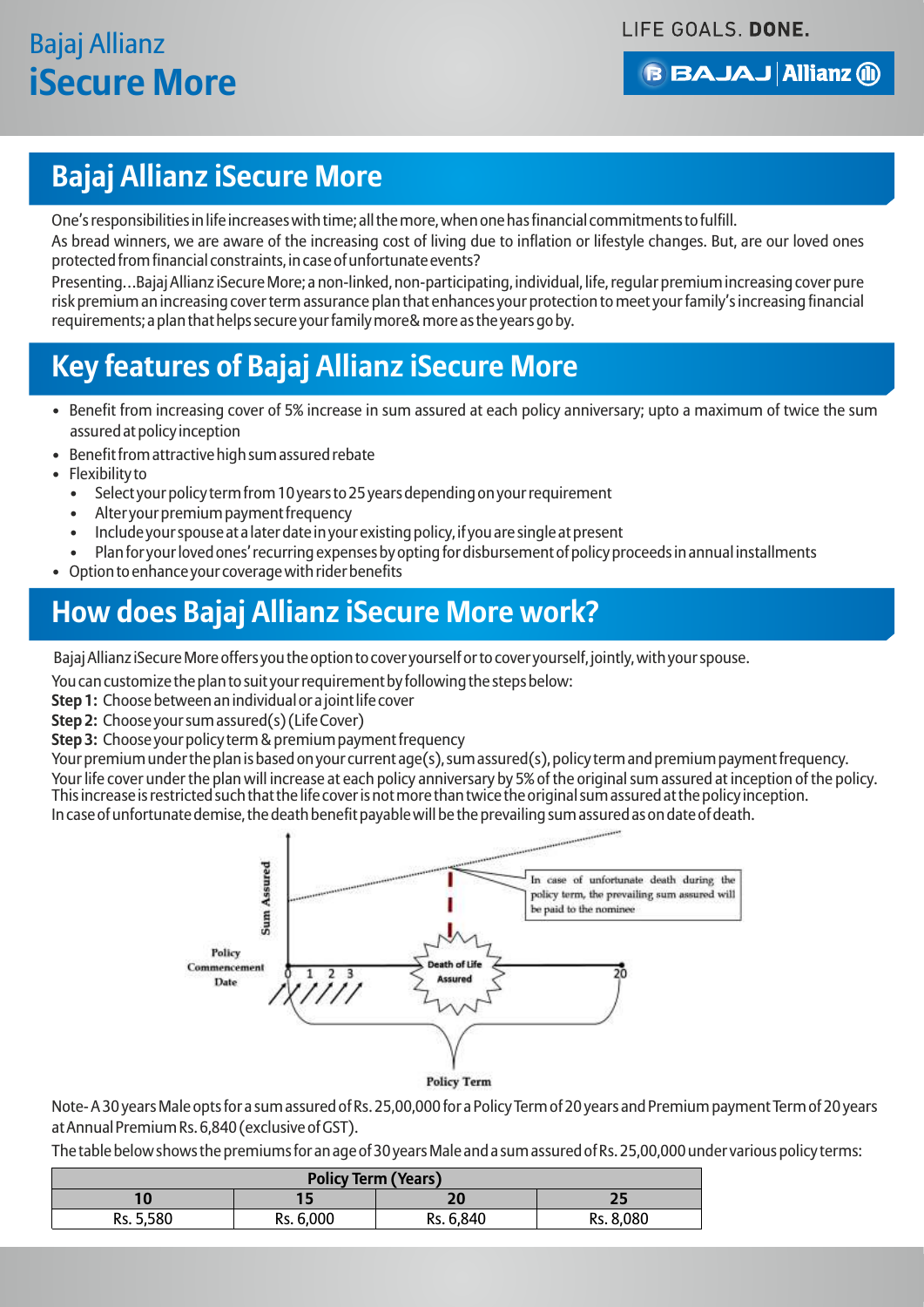LIFE GOALS. DONE.



## **Eligibility Criteria**

| <b>Parameters</b>           | <b>Eligibility</b>                                           |  |  |
|-----------------------------|--------------------------------------------------------------|--|--|
| Minimum Entry Age           | 18 years                                                     |  |  |
| Maximum Entry Age           | 60 years                                                     |  |  |
| Minimum Sum Assured         | ₹2,50,000                                                    |  |  |
| Maximum Sum Assured         | No Limit                                                     |  |  |
| Policy Term                 | 10, 15, 20 & 25 years                                        |  |  |
| <b>Minimum Installment</b>  | ₹1,500 per yearly installment,                               |  |  |
| Premium                     | ₹750 per half-yearly installment,                            |  |  |
|                             | ₹400 per quarterly installment,                              |  |  |
|                             | ₹150 for monthly installment*                                |  |  |
|                             | * For monthly installment, three (3) installments need to be |  |  |
|                             | paid at the inception of the policy.                         |  |  |
| <b>Minimum Maturity Age</b> | 28 years                                                     |  |  |
| <b>Maximum Maturity Age</b> | 70 years                                                     |  |  |

## **Premium Frequency Factor**

The installment premium for the premium payment frequencies other than yearly installment is arrived at by multiplying the yearly premium with the premium frequency factors given below.

| <b>Premium frequency   Monthly   Quarterly   Half yearly   Yearly</b> |      |      |      |      |
|-----------------------------------------------------------------------|------|------|------|------|
| Frequency Factor (freq)                                               | 0.09 | 0.26 | 0.51 | 1.00 |

## **Premium Rebates**

The plan offers an attractive premium discount to you for choosing high sum assured of  $\bar{\tau}$  500,000 and more.

The high sum assured rebate (HSAR) for an individual life is as below:

| <b>SA Band</b>         | % Rebate (reb%) for Age Band |           |           |         |
|------------------------|------------------------------|-----------|-----------|---------|
|                        | $\leq$ = 30                  | $31 - 40$ | $41 - 50$ | $>= 51$ |
| 5,00,000 to 9,99,999   | 10.00%                       | 5.00%     | 2.50%     | 2.50%   |
| 10,00,000 to 19,99,999 | 17.50%                       | 7.50%     | 5.00%     | 2.50%   |
| 20,00,000 to 49,99,999 | 20.00%                       | 10.00%    | 5.00%     | 5.00%   |
| 50,00,000 & above      | 25.00%                       | 10.00%    | 7.50%     | 5.00%   |

The premium rate for joint life will be arrived at by allowing rebate on the total of the gross premium# applicable to the individual lives. The joint life rebate (JLR) for joint life is as below: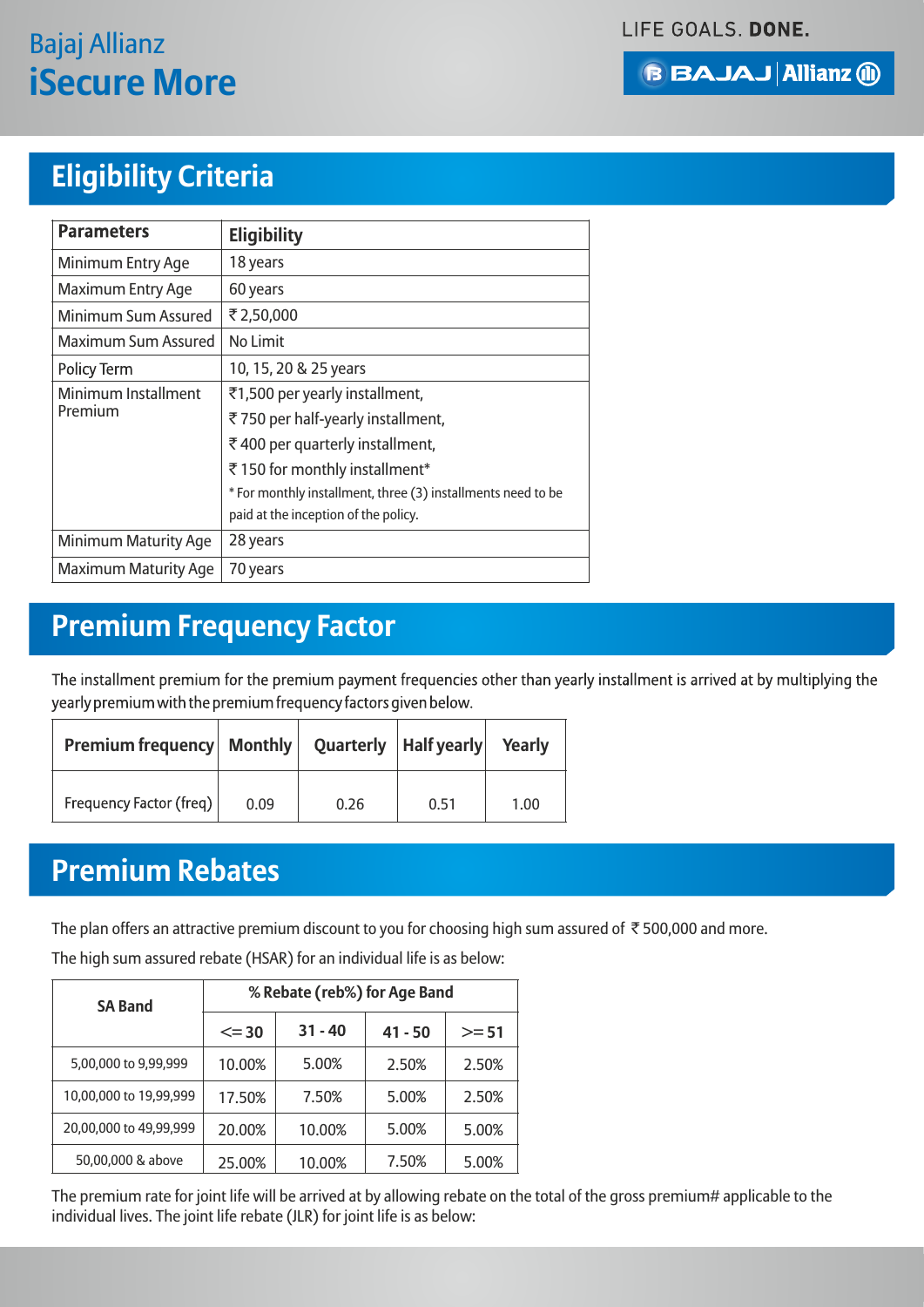#### LIFE GOALS. DONE.

# Bajaj Allianz **iSecure More**

|  | <b>BBAJAJ Allianz (ii)</b> |  |
|--|----------------------------|--|
|  |                            |  |

| <b>Age of Older Life Assured</b>                                 | $\leq$ 40 | 41 to 50 | $>= 51$ |
|------------------------------------------------------------------|-----------|----------|---------|
| <b>ILR as % of the total Gross</b><br>Premium# applicable to the | 5%        | 3%       | 1%      |
| individual lives                                                 |           |          |         |

\* Tabular Premium is the rate per Rs. 1,000 Sum Assured for a given age and policy term

# Total of the Gross premium is the total of the calculated premiums for each individual after allowing for any HSAR for each individual life.

An additional rebate of 5% of gross premium will be available for policies taken through the Company website.

## **Definitions**

- 1) Sum Assured: This is the amount of life cover chosen by you at the inception of the policy.
- 2) Prevailing Sum Assured: The sum assured increased by 5% of the sum assured (at policy inception) at each policy anniversary, subject to a maximum of twice the sum assured as at inception of the policy.

## **Death Benefit**

#### **a) Individual Life**

- In case of unfortunate death of life assured during the policy term, provided all premiums are paid up to date, the benefit will be Sum Assured on Death<sup>\$</sup>
- The policy cover will terminate immediately on death of the life assured.

### **b) Joint Life**

- The death benefit is payable on death of each life, provided the policy is in-force. The benefit payable will be Sum Assured on Death<sup>s</sup>
- On death of any one of the life assureds, the policy will automatically continue on the surviving life assured with a reduced premium. The reduced premium will be based on the age, policy termand premium payment frequency of the surviving life assured as at the inception of the policy and the sum assured with respect to the surviving life under the policy.
- The policy cover will terminate immediately on death of the surviving life assured.

\$ Sum Assured on Death is defined as the higher of (a) 10 times Annualised Premium\*, (b) 105% of total premiums paid\* till date of death, (c) Prevailing Sum Assured

\*Annualised Premium is the total premium/s payable in a policy year. The annualized premium is exclusive of Goods & Service Tax/any other applicable tax levied, subject to changes in tax laws, extra premium, and Total Premiums paid shall be the total of all premiums received, exclusive of taxes, and extra premium, if any. Please note that Goods & Service Tax/any other applicable tax levied, subject to changes in tax laws, will be collected over and above the premium under the policy.

## **Maturity Benefit**

No maturity benefit shall be payable on survival till the end of the policy term.

## **Surrender Benefit**

No surrender benefit is payable under the plan.

## **Rider Benefit**

You have the option to enhance your coverage with optional rider benefits. The riders currently available with Bajaj Allianz iSecure More are:

1. Bajaj Allianz Accidental Death Benefit Rider United States UIN: 116B034V02 2. Bajaj Allianz Accidental Permanent Total/ Partial Disability Benefit Rider UIN: 116B036V02 3. Bajaj Allianz Waiver of Premium Benefit Rider United States Nully: 116B031V02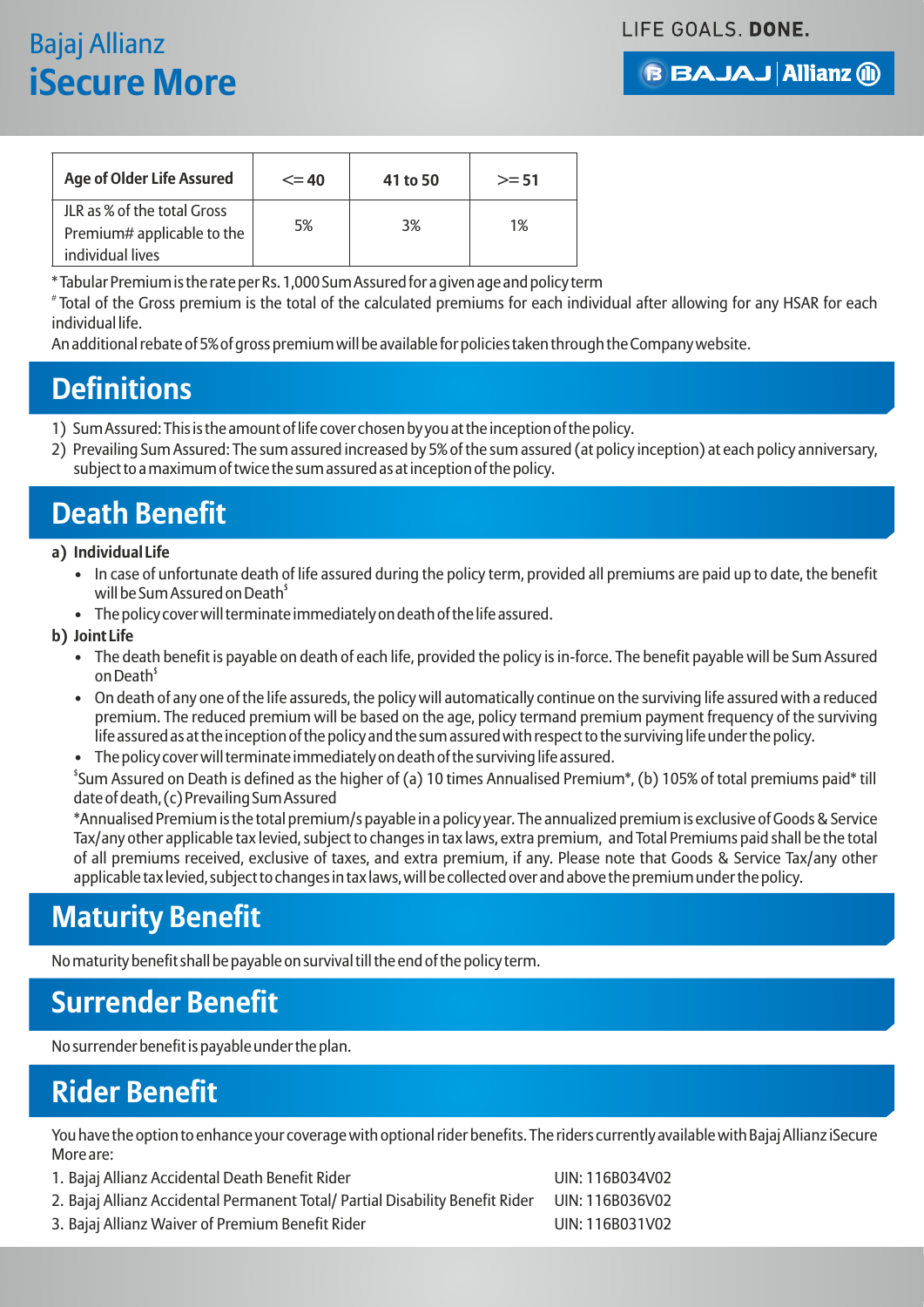#### LIFE GOALS. DONE.

### **BBAJAJ Allianz (ii)**

The riders can only be taken at inception of the policy. In case of joint life the rider can be opted individually or jointly by the lives assured.For Joint Life, in case of accidental death of the first life an additional accidental death benefit shall be payable and the rider (along with the base policy) will continue on life of the surviving Life Assured. In case of non – accidental death of the first life the rider (along with the base policy) will continue on life of the surviving life assured.

Please refer to respective rider sales literatures or visit Company website or consult your "Insurance Consultant" for more details and eligibility conditions.

## **Flexibilities**

- **a) Option to take an Individual or a Joint Life policy**
- If you are married at policy inception, then the spouse can be included only at the inception of the policy.
- If you were not married at policy inception, you may include your spouse after your marriage in your existing individual policy, subject to applicable terms and conditions.

In a joint life policy, on annulment of marriage, the company needs to be informed of the annulment and second life will be excluded.

#### **b) Alteration of Premium payment frequency**

You can change the premium payment frequency at any policy anniversary during the term of the policy, subject to the minimum premium limits under the plan

#### **c) Option to take death benefit in annual installments**

Your nominee will have the option to take the death benefit in equal monthly installments over a period of 5 or 10 years from the date of intimation of death. The same needs to be informed in writing at the time of filing the death claim form.

Each monthly installment will be an amount equivalent to:

- For 5 years: 1.04 \* death benefit divided by 60
- For 10 years: 1.08 \* death benefit divided by 120

After approval from IRDAI, these factors can be revised in the future, based on the prevailing economic scenario, so that better terms can be given to the nominee.

The nominee will have the option at any time to discontinue receiving the monthly installment during the installment period. On receiving the request, the nominee will be eligible for an amount equal to the death benefit less the total amount of installments already paid as on the date of request, provided the amount receivable is higher than zero.

## **What happens if you are unable to pay your premiums?**

If due premium is not paid before the end of the grace period, your life cover under the plan will cease and, in such a case, no death benefit or paid-up value will be payable. You can revive the policy within a revival period of five (5) years from the due date of first unpaid premium, subject to the revival conditions.

If the death of the life assured occurs during the grace period, the death benefit shall be paid under the policy as if the policy was in force for full Sum Assured after deduction of the outstanding premium (including extra premium, rider premium, GST/ any other applicable tax levied, subject to changes in tax laws, if any), if any, due as on that date.

## **Revival**

If your policy is lapsed due to non-payment of premium, you may revive the policy, subject to the following conditions:

- (i) The application for revival is made within five (5) years from the date first unpaid premium and before the maturity date of policy;
- (ii) The arrears of premiums together with interest, at such rate as the Company may decide from time to time, are paid;
- (iii) The policyholder furnishes, at his/her own expense, satisfactory evidence of health of the life assured; The current applicable revival interest is 9.0% p.a. compounded half- yearly.
- (iv) The revival of the policy may be on terms different from those applicable to the policy before it lapsed/became paid-up, based on prevailing board approved underwriting norms of the Company framed from time to time;
- (v) The revival will take effect only on it being specifically communicated by the Company to the policyholder;
- (vi) The Company may at its sole and absolute discretion refuse to revive the policy, based on its Board approved underwriting norms framed from time to time.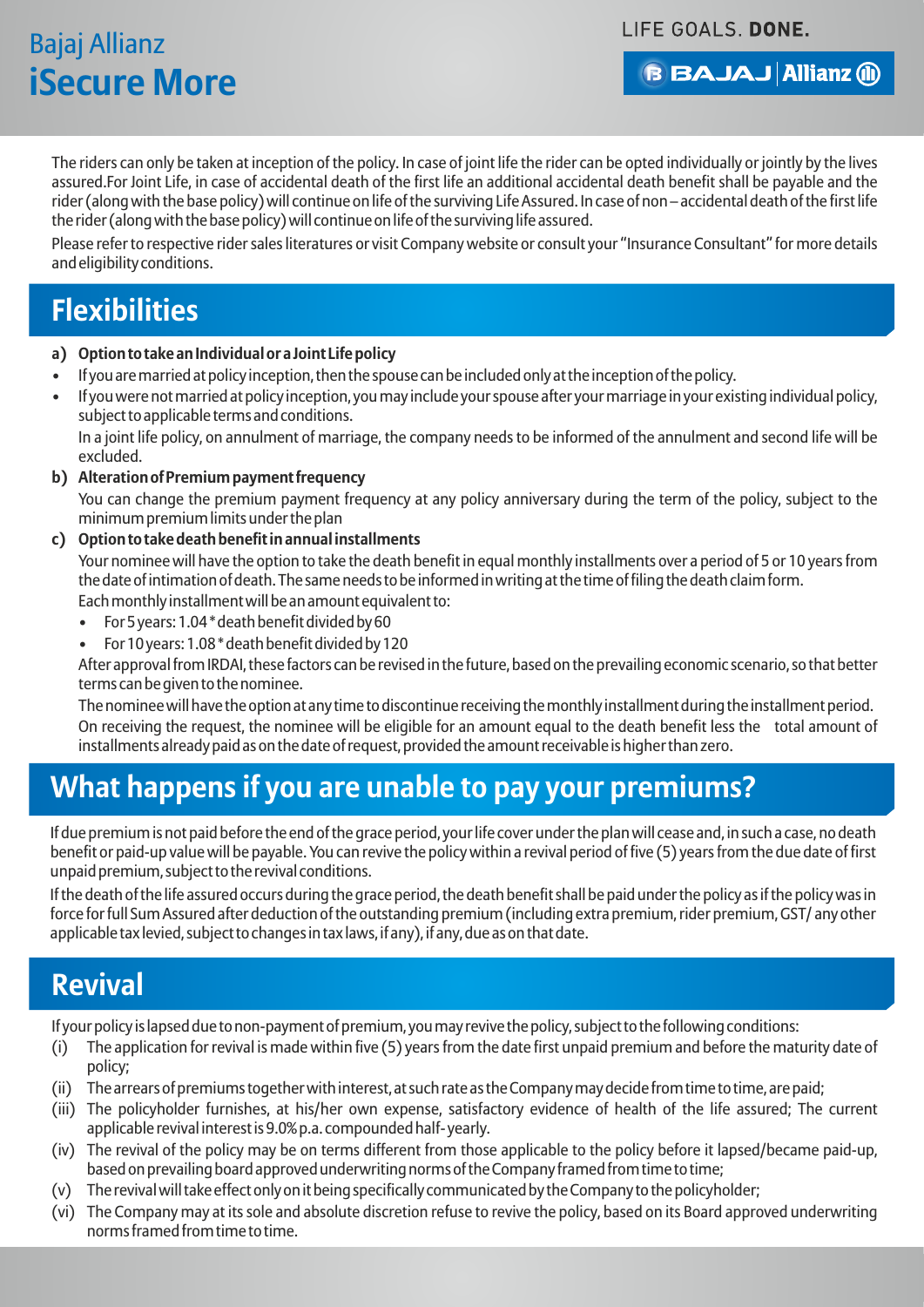LIFE GOALS. DONE.

**BBAJAJ Allianz @** 

*Note: The revival interest rate will be benchmarked to the G-Sec based on the information from Financial Benchmark India Private Ltd (FBIL). It will be equal to [10-year G-Sec yield PLUS 2%] rounded-up to the next full interest rate. The revival interest rate will be reviewed on an annual basis. Any change in bases used for determination of applicable interest rate will be subject to prior approval of IRDAI.*

## **Grace Period**

If you have failed to make payment of the premium by the due date specified in the schedule, a grace period of 30 days for premium payment frequencies other than monthly and 15 days, for monthly frequency is allowed. If the death of the life assured occurs during the grace period, the death benefit shall be payable under the policy as if the policy was in force for full sum assured after deduction of the outstanding premiums, due as at that date.

## **Termination of the Policy**

This Policy shall automatically terminate on the earlier occurrence of either of the following events:

- On full surrender of the policy;
- On expiry of the revival period;
- On the death of the life assured in an individual life policy / on the second death in a joint life policy;
- On the maturity date
- On free look cancellation

## **Policy Loan**

Policy Loan is not available under this plan.

## **Tax Benefits**

Premium paid and Death Benefit may be eligible for tax benefits as per extant Income Tax Act, subject to the provision stated therein. You are requested to consult your tax consultant and obtain independent advice for eligibility and before claiming any benefit under the policy.

## **Free Look Period**

Within fifteen (15) days of the receipt of this Policy and thirty (30) days in case of electronic Policy and Policy obtained through distance mode, you have the option to review the terms and conditions of the Policy, and if you disagree with any of the terms and conditions, you have an option to return the Policy stating the reasons for your objections, provided no claim has already been made in the Policy. You shall be entitled to a refund comprising the Regular Premiums (excluding applicable taxes) paid, less the proportionate amount of risk premium (for the period the Life Assured was on cover) and the expenses incurred by the Company on medical examination and stamp duty.

## **Exclusions**

In case of death of the life assured due to suicide within 12 months from the date of commencement of risk or the date of latest revival of the policy, whichever is later, then the nominee or the beneficiary of the policyholder shall be entitled to receive, the 80% of the total premiums paid, provided the policy is in force.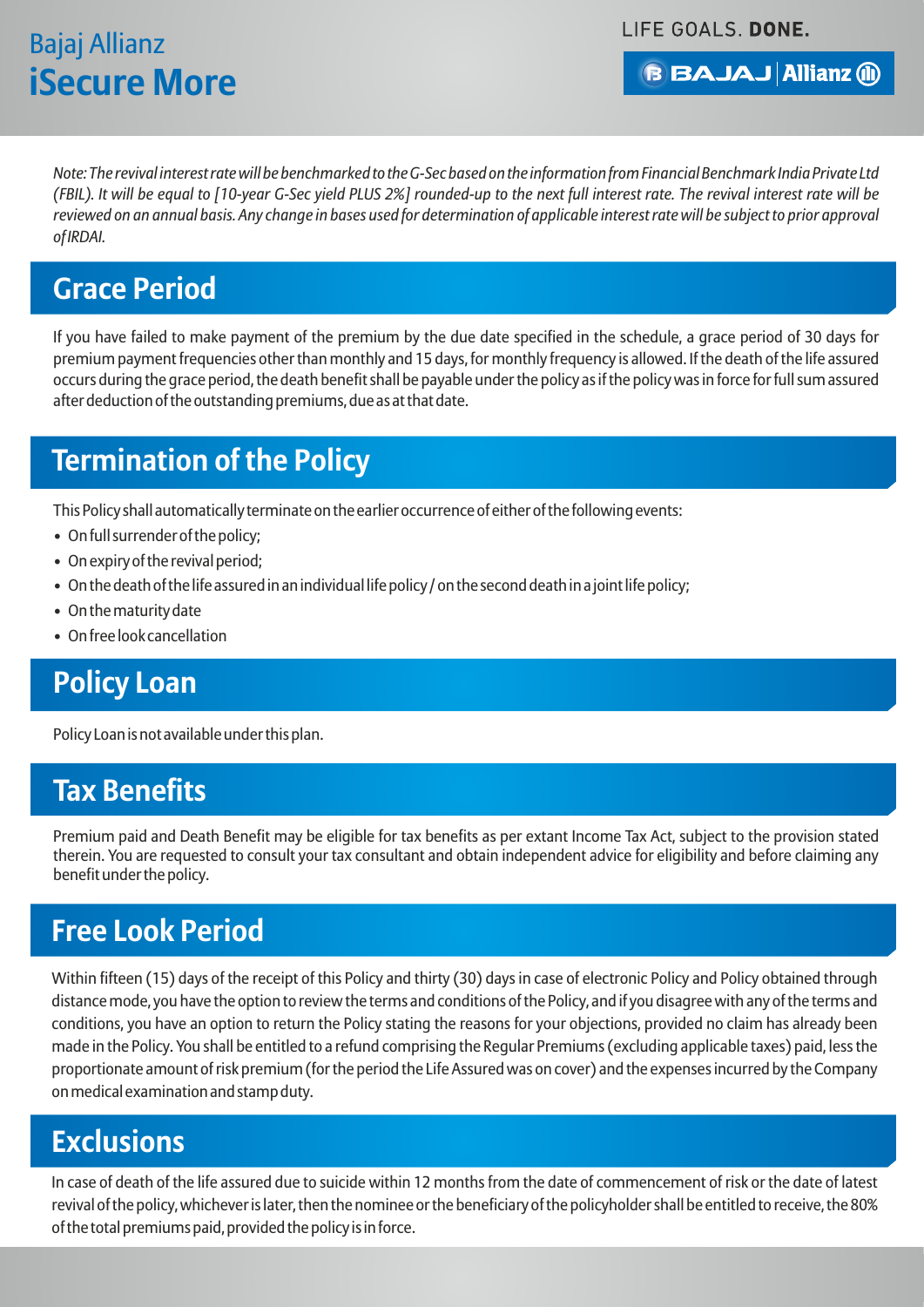LIFE GOALS. DONE.

### **BBAJAJ Allianz (ii)**

## **Statutory Information**

## **Assignment: Section 38 of the Insurance Act, 1938**

Assignment shall be in accordance with provisions of section 38 of the Insurance Act 1938 as amended from time to time.

## **Nomination: Section 39 of the Insurance Act, 1938**

Nomination shall be in accordance with provisions of section 39 of the Insurance Act 1938 as amended from time to time.

## **Prohibition of Rebate: Section 41 of the Insurance Act, 1938**

"No person shall allow or offer to allow, either directly or indirectly, as an inducement to any person to take out or renew or continue an insurance in respect of any kind of risk relating to lives or property in India, any rebate of the whole or part of the commission payable or any rebate of the premium shown on the policy, nor shall any person taking out or renewing or continuing a policy accept any rebate, except such rebate as may be allowed in accordance with the published prospectuses or tables of the insurer.

Any person making default in complying with the provisions of this section shall be punishable with a fine which may extend up to ten lakh rupees."

## **Fraud, Misrepresentation & Forfeiture- Section 45 of the Insurance Act, 1938**

Fraud, Misrepresentation and forfeiture would be dealt with in accordance with provisions of section 45 of the Insurance Act 1938 as amended from time to time.

## **Applicability of Goods & Service Tax**

Goods and Service Tax is charged based on type of policy communication address of Policy Holder. This may change subject to change in rate/state in address of the Policy Holder as on date of adjustment.

## **Why Bajaj Allianz Life Insurance?**

Bajaj Allianz is a joint venture between Bajaj Finserv Limited and Allianz SE. Both enjoy a reputation of expertise, stability and strength. This joint venture Company incorporates global expertise with local experience. The comprehensive, innovative solutions combine the technical expertise and experience of Allianz SE, and in-depth market knowledge and goodwill of "Bajaj brand" in India. Competitive pricing and quick honest response have earned the Company the customer's trust and market leadership in a very short time.